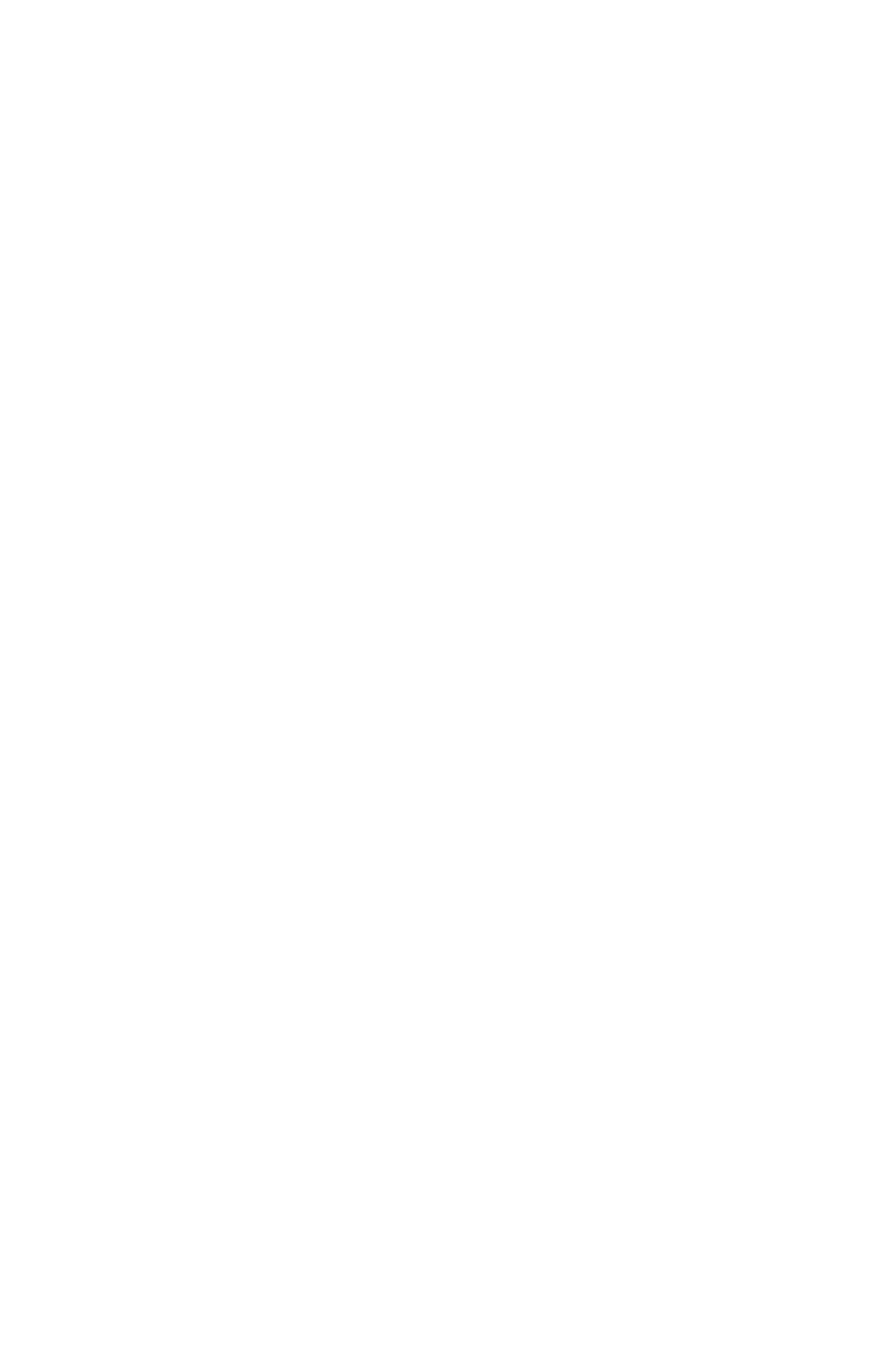This summer we have taken a slight detour—instead<br>of *God at the Movies*, we've been looking at *God on* of *God at the Movies,* we've been looking at *God on the Small Screen,* especially in the context of family life. The first week, we identified that God desires us to be in families and families come in all shapes and sizes. Last week, we looked at a dysfunctional family, in scripture of all places! Going all the way back to Genesis, we noted the breakdown in Joseph's family.

This morning we're looking at the church as family. And I instantly thought of one of my favorite TV shows from the BBC—*The Vicar of Dibley.* The series is set in the small fictional Oxfordshire village of Dibley. In the opening scene, the very elderly village priest, after decades of service, literally dies in the pulpit—every preachers nightmare. And so the powers-that-be assign a new priest or vicar to the village.

The vicar arrives on a very soggy, rainy night and is received by the members of the parish—that faithful remnant…of four souls—who are just waiting for new life in their church family. And their hopes lie in the new vicar—no pressure there.

The good news is that the villagers come to love this new Vicar, who indeed does bring new life, and many adventures, to the parish. And the congregation grows, from a few faithful to a packed house! Over the many seasons, this always diverse, and often quirky crew, encounter the day-to-day challenges and joy of the journey together as a church family.

I love the image of church as family. It's part of our heritage. The very early Brethren (don't miss that use of familial language) embraced what they called *Gemeinschaft,* a German word depicting a sense of familial community: sisters and brothers living together in mutually supportive fellowship. It suggests intimacy in conversing, sharing and relating with one another and with God. And we still see it today, as we refer to each other Brother and Sister.

And the scriptures are full of descriptions of the church and instruction on what it means for us to be church and how we relate to one another—to be family together.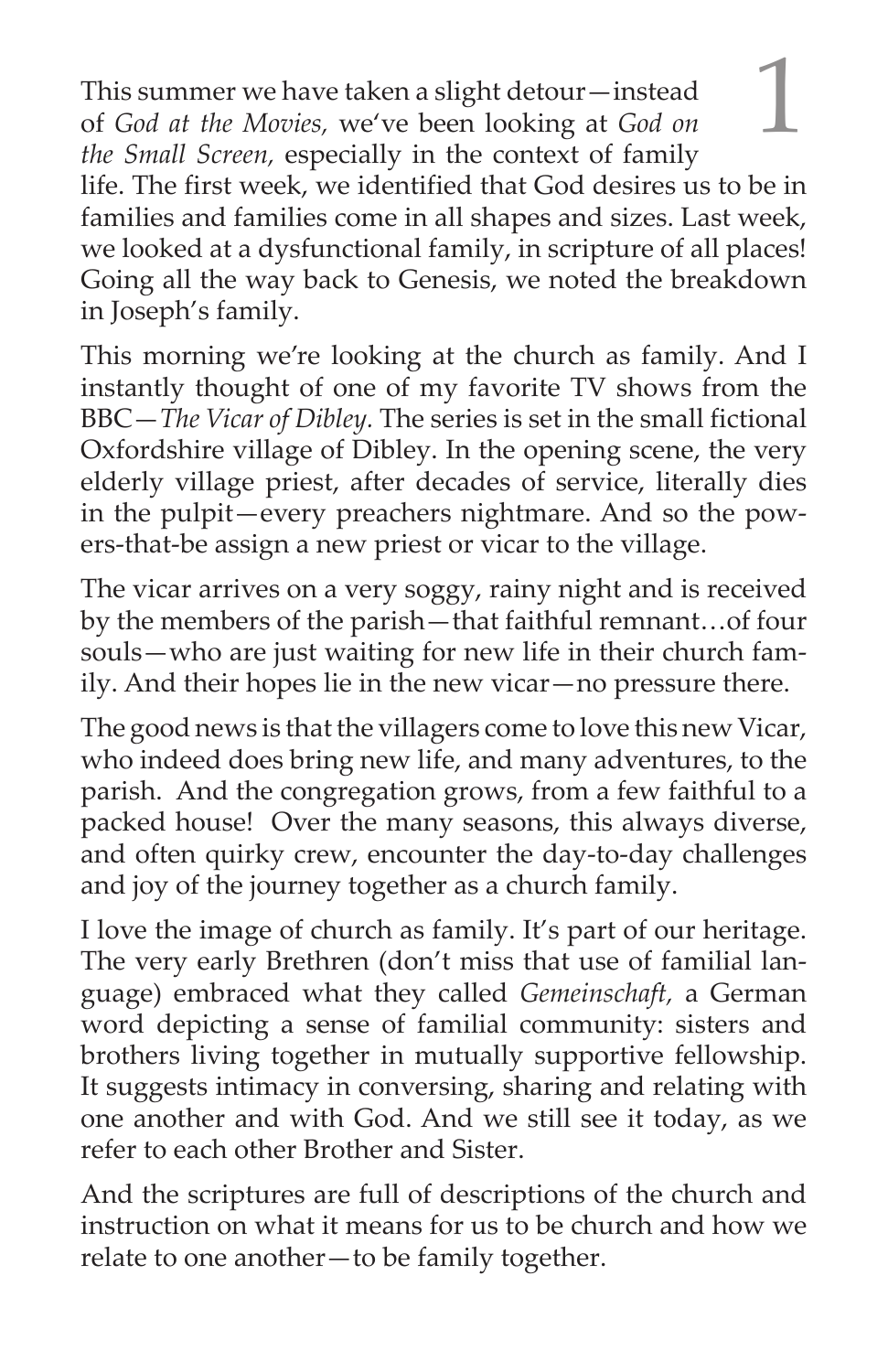- 2 In John 15, Jesus describes the church in a mem-orable metaphor: *I am the vine, you are the branches. Those who abide in me and I in them bear much fruit, because apart from me, you can do nothing.* The image implies that our connection to the vine also connects to all of the other branches. Case in point—just verses later Jesus tells his disciples: *Love one another as I have loved you.* This vine image is a description of a community full of love for God, Jesus and each other.
	- And there are many others: I Peter speaks of a royal priesthood…God's own people.
	- In the book of Acts, just after Pentecost, the church is pictured as one where spiritual growth is nurtured, faith is deepened, significant relationships are formed, and all belongings are shared….sounds like family to me.
	- And Paul understands the church as a body…the body of Christ—a complex, diverse group of people united in Christ.

The New and Old Testaments are full of descriptions of the church as it was ideally imagined, as well as, the way it was actually experienced. Sometimes, in order to understand the church better, it's helpful to look at specific ways in which it failed to be what God intended it to be.

- Consider the story of Ananias and Saphira as recorded in the book of Acts. To say that they are severely punished for lying to the church is an understatement—they paid with their lives. Here we learn that church is to be a community of openness and honesty and integrity.
- And there is much more: divisions in the church at Corinth, favoritism toward the wealthy as articulated in the books of James, the complacency that plagued the churches in the book of Revelation and more.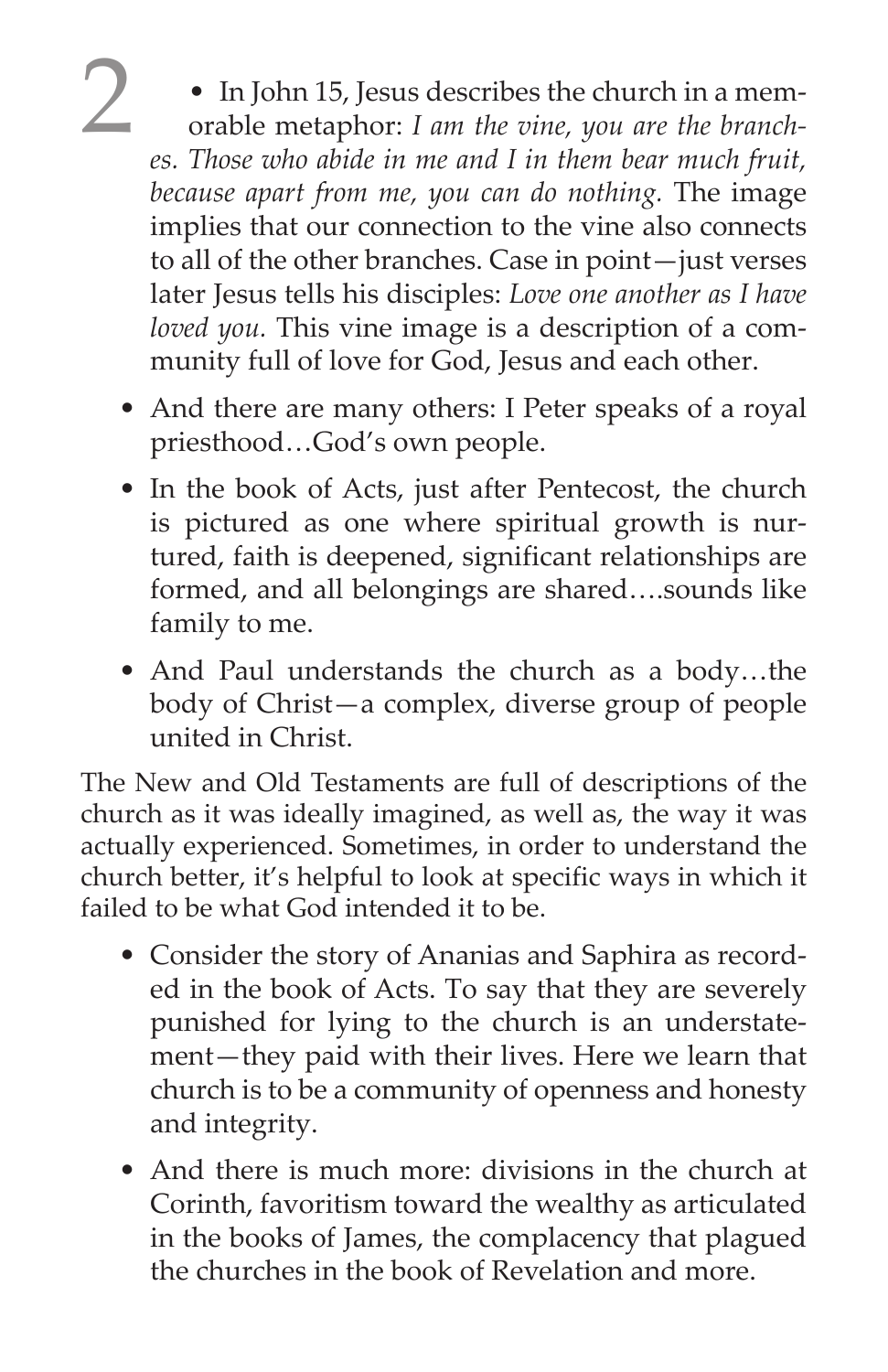We can be encouraged by seeing how our imperfect spiritual ancestors still managed to pass on the faith to us, these many centuries later. That gives us hope.

Perhaps like the folks in Dibley, we are a bit of a quirky crew! But we are in this together as the family of God. And there's something, and someone, who calls us to this place—whether we are lifelong, dyed-in-the-wool members of Etown church of the Brethren—or better yet, Church of the sisters and brethren. Or if we are ready to take that step this morning, to join this quirky crew on the journey of Jesus' way. And there are others outside these walls, who have yet to hear that call, but will hear it, and will come because we will invite and embrace them.

This church family is a place of love, where we love one another as God loves, and we carry that love with us, from this place out into a world hungry for a word of hope and a gesture of love.